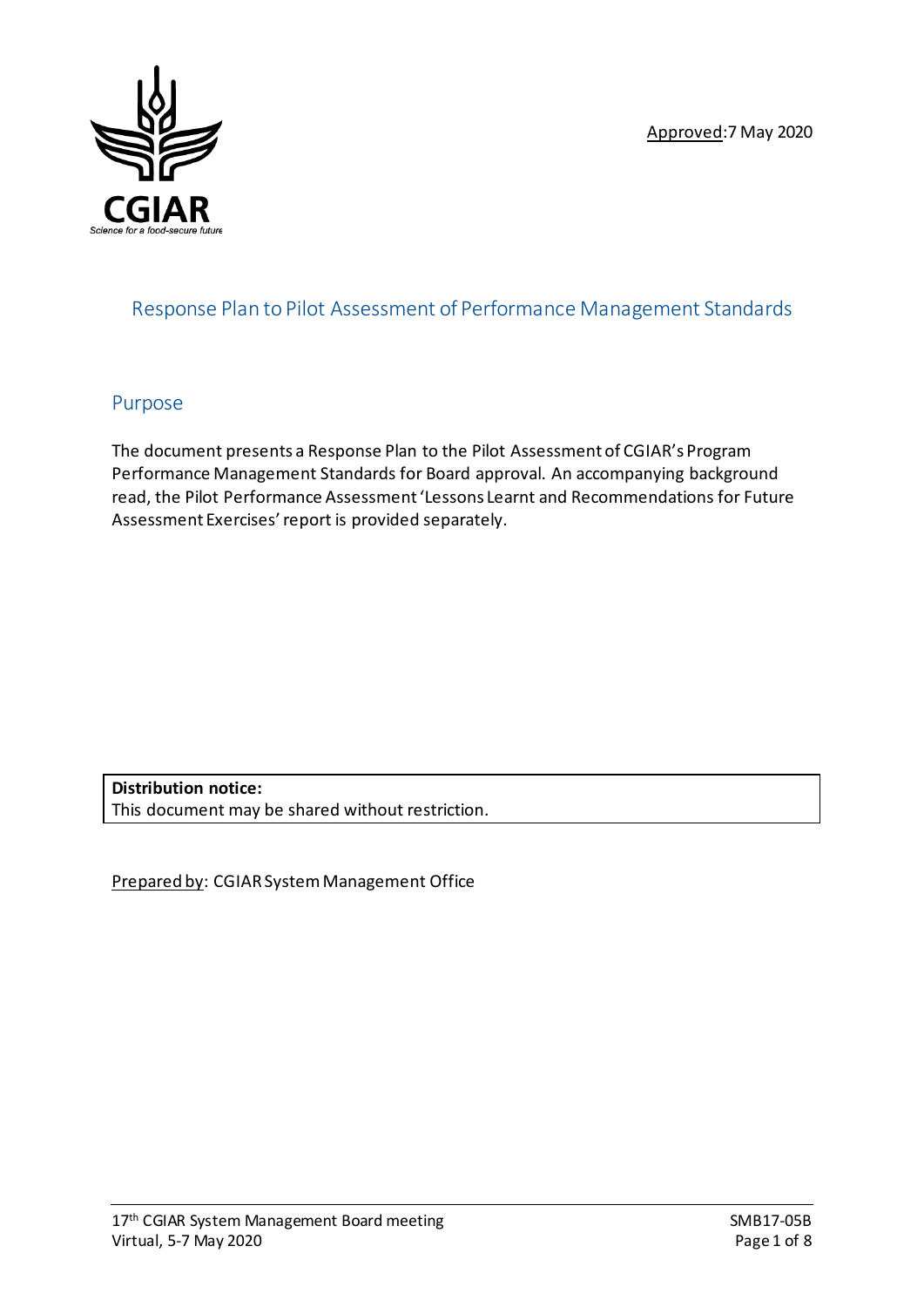## Introduction

- 1. The SystemManagement Board endorsed (SMB/M14/DP4) to develop and deliver an effective Response Plan to the Pilot Assessment findings.
- 2. The System Management Board is asked to approve the draft Response Plan as part of the Consent Agenda.

## **Background**

- 3. The draft Response Plan outlines three objectives:
	- i. Optimize delivery against existing Performance Management Standards within the current Business Cycle
	- ii. Define the processto agree new Performance Managementmeasures applicable to the period 2022-2024
	- iii. 'Bake' the new Performance Management measures into One CGIAR's new research modality by end 2021

## Current Status

- 4. SIMEC (January 2020) and SC (March 2020) noted initial framing of System 'Response Plan' requested by SMB14.
- 5. A 'learning and looking forward' workshop is beingheld in May with CRP and Platform representatives to optimize delivery against existing Performance Management Standards within the current Business Cycle. Building on Pilot Assessment results, optimization actions will focus on Performance Standards 1 (Adding/Withdrawing projects), 4 (Prioritization of pooled funding) and 6 (Availability of Program/Project information).
- 6. A stage gate design kickoff workshop is being held in May in support of Response Plan objective (ii).
- 7. The Monitoring, Evaluation and Learning Community of Practice (MELCOP) is providing support to the process.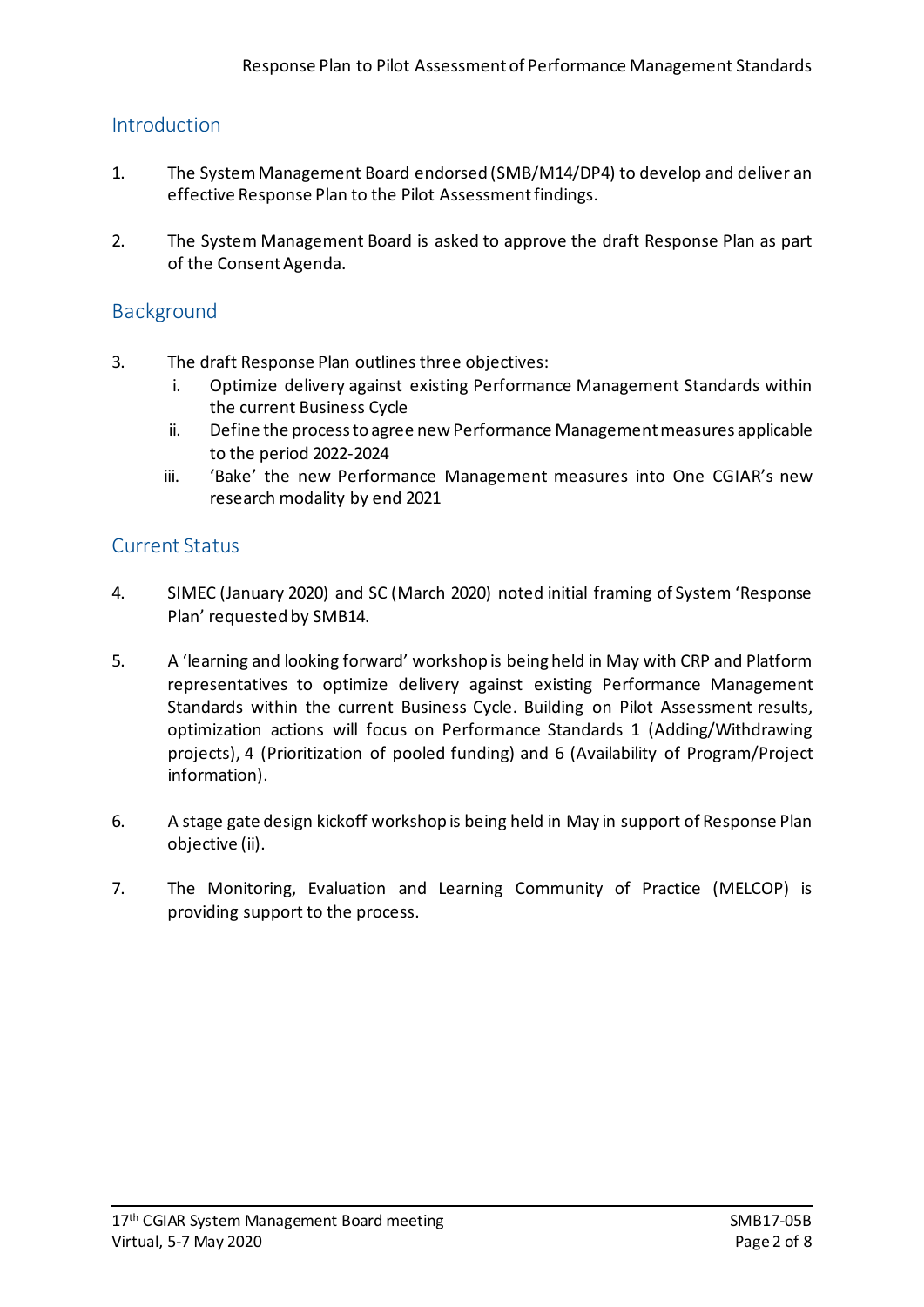# Appendix 1 (e.g. draft policy)

#### **Program Performance Management Standards – Draft Response Plan**

#### **Summary timeline**

| Key:               | Past/Completed<br>Future/To do<br>In progress                                                                                                                                                                                                                                                                                                                                                                                                                                                                                                                                                                                                                                                                                                                                                                                                                                                                                  |  |  |  |  |  |  |
|--------------------|--------------------------------------------------------------------------------------------------------------------------------------------------------------------------------------------------------------------------------------------------------------------------------------------------------------------------------------------------------------------------------------------------------------------------------------------------------------------------------------------------------------------------------------------------------------------------------------------------------------------------------------------------------------------------------------------------------------------------------------------------------------------------------------------------------------------------------------------------------------------------------------------------------------------------------|--|--|--|--|--|--|
|                    |                                                                                                                                                                                                                                                                                                                                                                                                                                                                                                                                                                                                                                                                                                                                                                                                                                                                                                                                |  |  |  |  |  |  |
| <b>Timing</b>      | <b>Activity/Decision</b>                                                                                                                                                                                                                                                                                                                                                                                                                                                                                                                                                                                                                                                                                                                                                                                                                                                                                                       |  |  |  |  |  |  |
| November 2018      | System Council approval of 2019-2021 Program Performance Management Standards.<br>Agreed that the evaluation senior specialist in the CGIAR Advisory Services Shared Secretariat is the responsible officer for<br>undertaking periodic independent assessment.                                                                                                                                                                                                                                                                                                                                                                                                                                                                                                                                                                                                                                                                |  |  |  |  |  |  |
| December 2018      | SMB approval of assessment criteria for Standards 1-2 and 4-6                                                                                                                                                                                                                                                                                                                                                                                                                                                                                                                                                                                                                                                                                                                                                                                                                                                                  |  |  |  |  |  |  |
| March-May 2019     | Self-assessment against standards undertaken by 5 CGIAR Research Programs (CRPs) and 1 Platform: Agriculture for<br>Nutrition and Health; Big Data in Agriculture; Climate Change, Agriculture and Food Security; Forests, Trees and<br>Agroforestry; Livestock; and Rice                                                                                                                                                                                                                                                                                                                                                                                                                                                                                                                                                                                                                                                      |  |  |  |  |  |  |
| June 2019          | Feedback from self-assessment presented to Science Leaders' Meeting and lessons incorporated into revised criteria                                                                                                                                                                                                                                                                                                                                                                                                                                                                                                                                                                                                                                                                                                                                                                                                             |  |  |  |  |  |  |
| October 2019       | The System Management Board endorsed (SMB/M14/DP4) a clarification on the information flows and roles regarding the<br>2019 Pilot Assessment of the 2019-2021 Program Performance Standards for<br>the purpose of developing and delivering an effective Response Plan to the Pilot Assessment findings.                                                                                                                                                                                                                                                                                                                                                                                                                                                                                                                                                                                                                       |  |  |  |  |  |  |
| November 2019      | Pilot assessment completed by all CRPs and Platforms. Dalberg Advisors undertook the Pilot Assessment (September-<br>October) under the guidance and management of the CGIAR Advisory Services Shared Secretariat (CAS).<br>Discussion between CGIAR Advisory Services and SIMEC (at Connecting the Dots: Workshop 2 in Chengdu, China) on<br>proposed update to 2020-2021 workplan and budget, including on priority activities for the Evaluation workstream of the<br>CGIAR Advisory Services shared secretariat.<br>Based on early lessons learnt and recommendations from Pilot Assessment and endorsed recommendations for One<br>CGIAR, and the parallel process of the System Reference Group recommendations to the System Council on transition to<br>One CGIAR, SIMEC recommended to conclude the current pilot on the performance management<br>standards but not to move into a subsequent full-scale assessment. |  |  |  |  |  |  |
| December 2019      | Dalberg Advisors delivered the "Lessons Learnt and Recommendations for Future Assessment Exercises" report,<br>containing important findings about (a) The suitability of the standards; (b) The suitability for Platforms; (c) the suitability of<br>the assessment methodology, and (d) Post-2020 suitability.                                                                                                                                                                                                                                                                                                                                                                                                                                                                                                                                                                                                               |  |  |  |  |  |  |
|                    | January-February 2020 Based on guidance, CGIAR Advisory Services 2020 workplan finalized for submission to System Council for approval.<br>SIMEC engaged on an early framing of the 'Response Plan' that will be focused on:<br>Optimizing delivery against existing Performance Management Standards within the current Business Cycle<br>а.<br>Defining the process to agree new Performance Management measures applicable to the period 2022-2024<br>b.<br>Defining the process required to 'bake' the new Performance Management measures into One CGIAR's new<br>c.<br>research modality by end 2021                                                                                                                                                                                                                                                                                                                     |  |  |  |  |  |  |
| February-May 2020  | Development of a Response Plan, through a process of engagement with SC, SMB, Centers, CRPs, and Platforms.<br>The delivery of the Response Plan will be embedded in the steps to develop a new research strategy and modalities for<br>One CGIAR.                                                                                                                                                                                                                                                                                                                                                                                                                                                                                                                                                                                                                                                                             |  |  |  |  |  |  |
| <b>May 2020</b>    | System Management Board consideration of the Response Plan.                                                                                                                                                                                                                                                                                                                                                                                                                                                                                                                                                                                                                                                                                                                                                                                                                                                                    |  |  |  |  |  |  |
| <b>June 2020</b>   | At SC10, System Council members will be invited to review the Response Plan, and specifically to agree on the new<br>Performance Management measures to be built into the strategy and modalities for the 2022-2024 period.                                                                                                                                                                                                                                                                                                                                                                                                                                                                                                                                                                                                                                                                                                    |  |  |  |  |  |  |
| June-November 2020 | Further development of research strategy and modalities including 'baked in' Performance Management standard<br>measures.                                                                                                                                                                                                                                                                                                                                                                                                                                                                                                                                                                                                                                                                                                                                                                                                      |  |  |  |  |  |  |

#### **Introduction**

The completion of CGIAR's Pilot Assessment of its Performance Management Standards ('Pilot Assessment') in November 2019 marks a significant step forward in the System's commitment to improved organizational effectiveness.

The three main objectives of the Performance Management Standards are to:

- 1. To provide assurance to CGIAR System Funders and other stakeholders that program management standards are high, and that they can invest with confidence
- 2. To improve program performance management across CGIAR wherever needed
- 3. To focus program efforts on a limited number of well-defined high-priority areas identified jointly by key stakeholders, in each business cycle, to complement (not replace) the more complex analysis carried out in program evaluations and appraisals.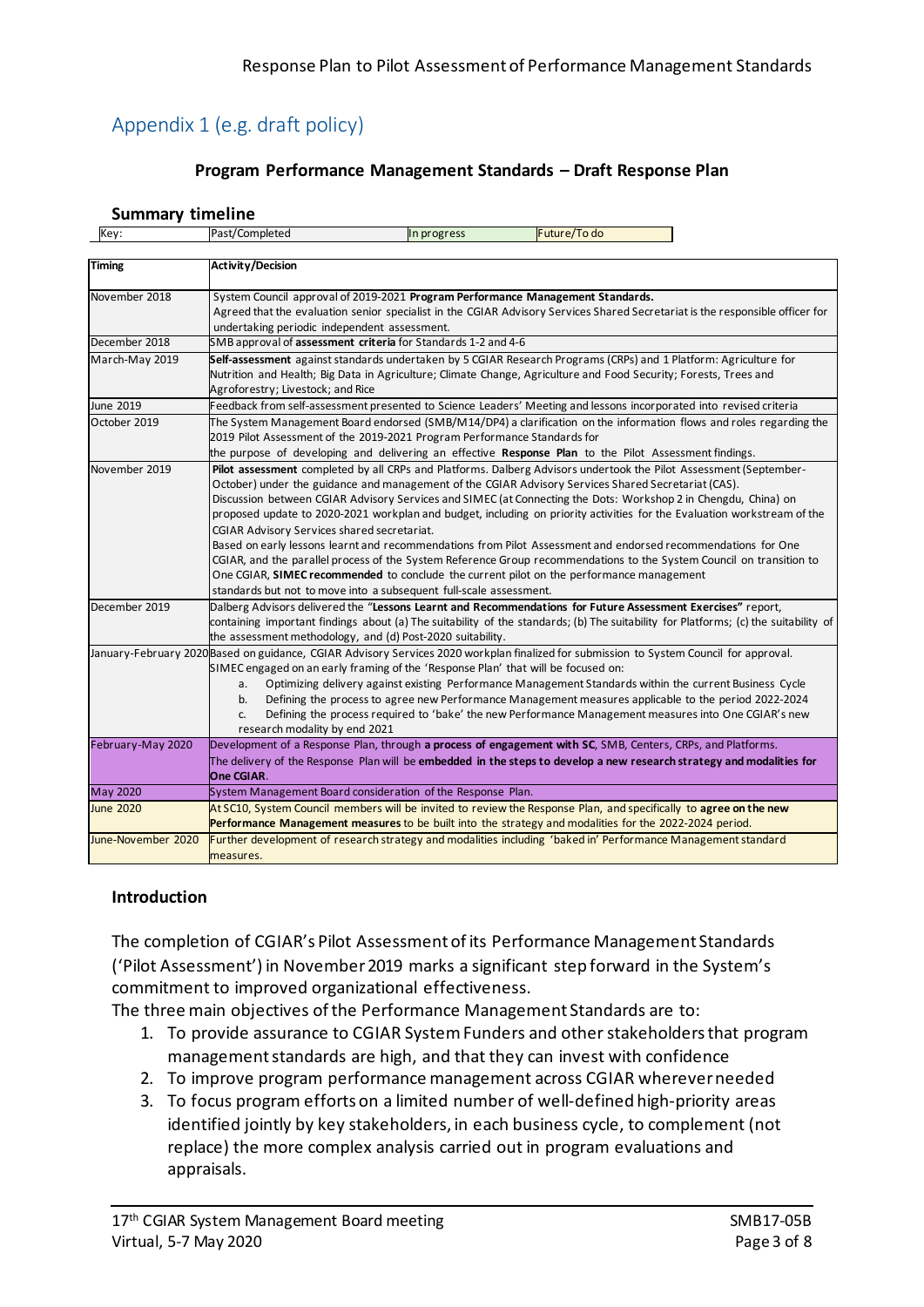Dalberg Advisors undertook the Pilot Assessment under the guidance and management of the CGIAR Advisory Services Shared Secretariat (CAS). The time and effort invested by the CGIAR Research programs (CRPs) and Platforms demonstrate that the pilot assessment was treated as a genuine opportunity to improve and contribute to learning across System, program and project levels. Dalberg Advisors delivered the "Lessons Learnt and Recommendations for future assessment exercises" report<sup>[1](#page-3-0)</sup>, containing important findings about 1. The suitability of the standards, 2. The suitability for Platforms, 3. The suitability of the assessment methodology, and 4. Post-2020 suitability.

The System Management Board at its 14th meeting (SMB14) confirmed the intention to develop a Response Plan to the Pilot Assessment<sup>[2](#page-3-1)</sup>. The original intent of the Response Plan was to optimize CRP and Platform delivery against the current set of Performance Management Standards prior to the Official Assessment planned for Q3/4 2020. Based on the SIMEC recommendation that the planned Official Assessment be reconsidered<sup>[3](#page-3-2)</sup>, the Response Plan now incorporates the transition between the current and next approaches to Performance Management, while still ensuring that delivery against existing Performance Management Standards within the current Business Cycle is optimized. Stakeholder engagement (SC, SMB, Centers, CRPs, Platforms, MELCOP) to review and validate the Draft Response Plan's content is ongoing.

### **Response Plan Objectives**

- 1. The Response Plan will optimize delivery against existing Performance Management Standards within the current Business Cycle. It will build on Dalberg Advisor's Lessons Learnt and Recommendations report and best of class performance identified among CRPs and Platforms.
- 2. The Response Plan will define the process to agree new Performance Management Measures applicable to the period 2022-2024. It will build on the Pilot Assessment results and Dalberg Advisor's Lessons Learnt and Recommendations report, other relevant sources of performance-related assessment<sup>[4](#page-3-3)</sup>, known One CGIAR research modality features<sup>[5](#page-3-4)</sup>, previous direction setting<sup>[6](#page-3-5)</sup>, and incorporate subject-matter experts from within CGIAR and external partners to deliver a new set of measures to be presented in the 2022-2024 Business Plan.
- 3. The Response Plan will define the process required to bake the new Performance Management measures into One CGIAR's new research modality by end 2021. This will likely involve a range of measures such as readiness or feasibility assessments, small scale tests, systems design, and capacity development.

<span id="page-3-0"></span><sup>&</sup>lt;sup>1</sup> Provided as separate resource

<span id="page-3-1"></span> $2$  SMB14-05c

<span id="page-3-2"></span><sup>3</sup> SC/M9/EDP6 Annex 3

<sup>&</sup>lt;sup>4</sup> E.g. Multilateral Organisation Performance Assessment Network

<span id="page-3-4"></span><span id="page-3-3"></span><sup>5</sup> SC9-02

<span id="page-3-5"></span><sup>6</sup> SC7-H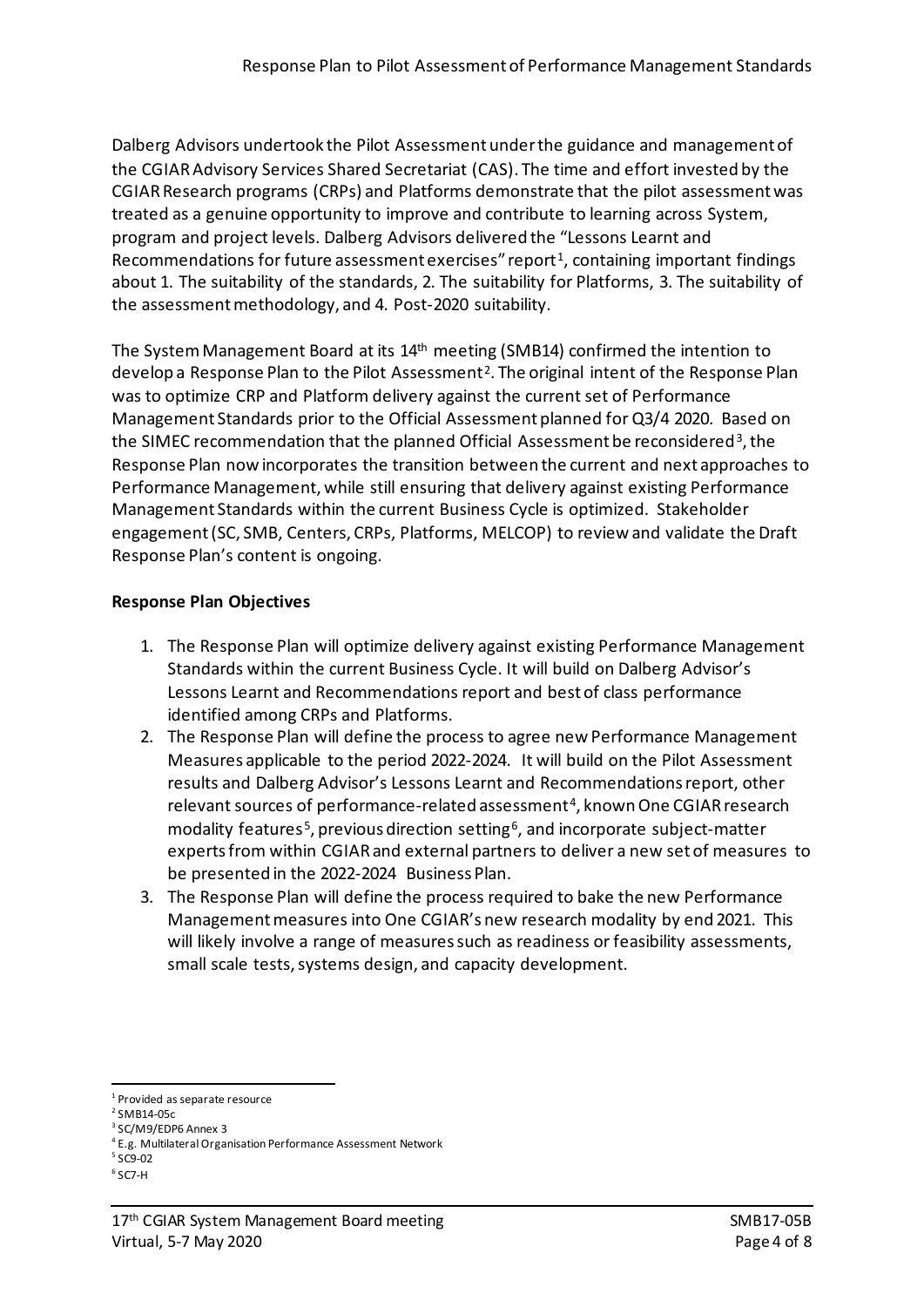## **Response Plan Content**

#### **1. Optimizing delivery against existing Performance Management Standards within current Business Cycle**

An initial "Learning and Looking Forward" workshop is being held on 7 May 2020 to identify specific areas of performance management that can be and are worth improving during the current Business Cycle by Programs and Platforms. Specific performance improvement actions will follow, to be captured as part of the Response Plan. Appetite for a light-touch check in in Q1-2 2021 will be gauged.

### **2. Agreeing new Performance Management measures applicable to the period 2022-2024**

The current set of Performance Management Standards were designed as a stepping-stone to more "challenging standards of excellence in later cycles (2022 and beyond)"[7](#page-4-0) . The shift to One CGIAR will entail changes that render the current set of Performance Management Standards largely incompatible with the new System structure (2022-). Selection of Performance Management measures for the period 2022-24 can be informed by:

- Existing good research management practice in CGIAR,
- The Pilot Assessment results and Lessons Learnt and Recommendations report,
- Existing guidance<sup>[8](#page-4-1)</sup>, which points to the type of measures that could be integrated into the next Business Cycle (Quality of Research for Development – QoR4D<sup>[9](#page-4-2)</sup>, International Aid Transparency Initiative - IATI<sup>[10](#page-4-3)</sup>),
- The Multilateral Organisation Performance Assessment Network (MOPAN) methodology, which uses a set of tested KPIs relevant to the design of new performance management measures<sup>[11](#page-4-4)</sup>,
- One CGIAR's new research modality, which will require use of specific performance management measures (e.g. stage gating) [12](#page-4-5), and
- Global standards (e.g. GRI<sup>[13](#page-4-6)</sup>), which may also provide useful input to the selection of new measures.

Annex A highlights aspects to be taken into consideration while designing the next version of the CGIAR's Performance Management Standards, and an initial direction is outlined below:

• Performance measures baked into One CGIAR research design and delivery. The stipulations for design (criteria for entry) and implementation (stage-gates) of all One CGIAR Projects will address the three objectives of the current Performance Management Standards. In particular, the new modality will involve a performance management system by which transparent and rigorous resource allocation decisions can be made on the basis of expected (at entry) and actual (at delivery) performance. It will incorporate useful and necessary aspects of the QoR4D

<span id="page-4-0"></span> $7$  SC7-H

<span id="page-4-1"></span><sup>8</sup> SC7-H

<sup>&</sup>lt;sup>9</sup> <https://cas.cgiar.org/publications/quality-research-development-cgiar-context>

<span id="page-4-3"></span><span id="page-4-2"></span><sup>10</sup> <https://iatistandard.org/en/>

<sup>11</sup> <http://www.mopanonline.org/ourwork/ourapproachmopan30/Methodology%20Manual-%20FINAL.pdf>

<span id="page-4-5"></span><span id="page-4-4"></span><sup>12</sup> SC9-02

<span id="page-4-6"></span><sup>13</sup> [www.globalreporting.org](http://www.globalreporting.org/)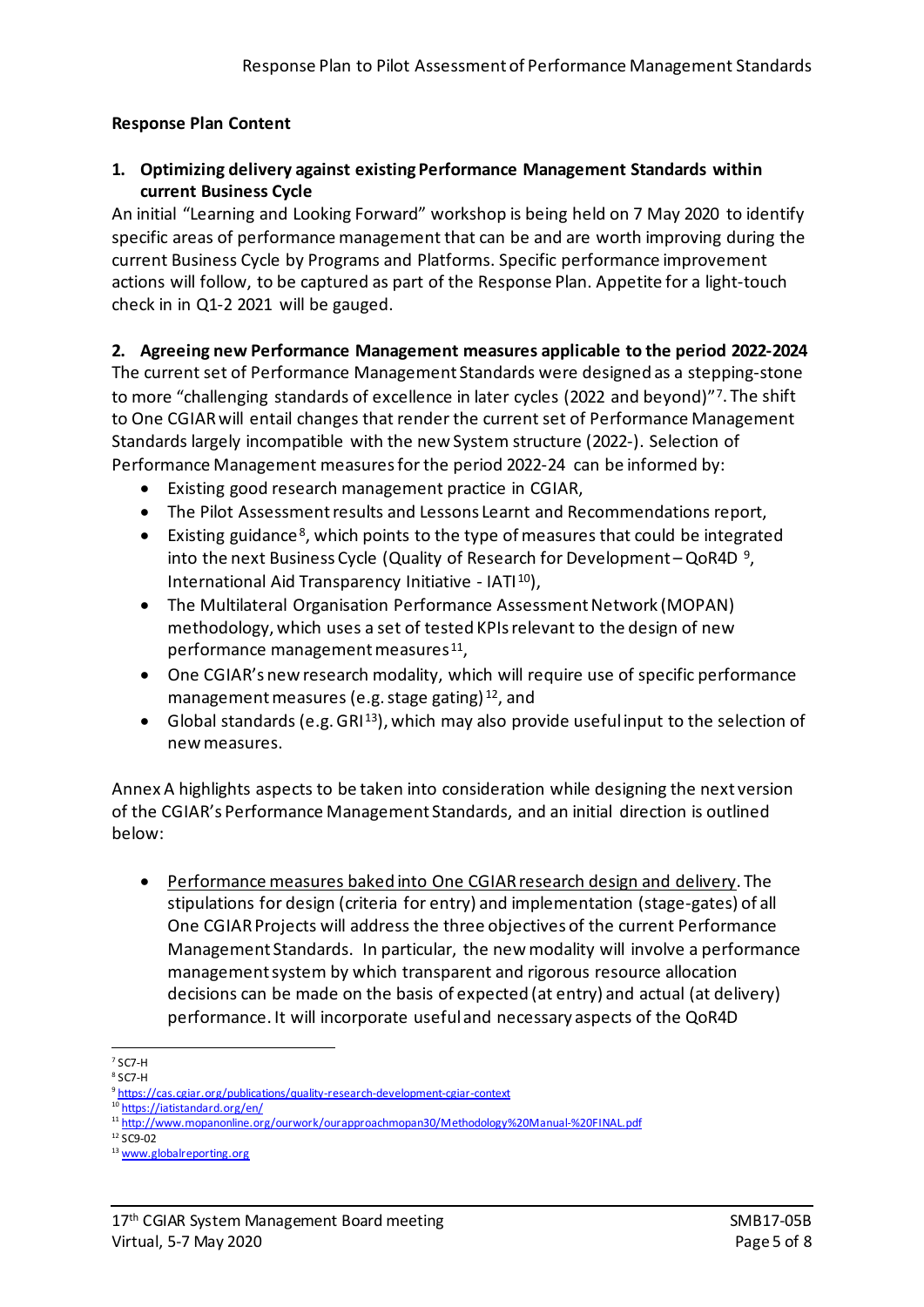framework<sup>[14](#page-5-0)</sup>, risk management, projected benefits<sup>[15](#page-5-1)</sup>, scaling readiness<sup>[16](#page-5-2)</sup>, and Gender Diversity and Inclusion (GDI) metrics.

- External reporting standards feasibility assessed. This work will undertake feasibility studies around alignment with external standards. IATI provides a benchmark for results and fund flow reporting and will be the subject of an initial scoping exercise. In the longer run, integrated Governance, Strategy, Management and Performance reporting standards such as GRI could provide global coverage for CGIAR, noting that these go beyond results delivery performance management.
- Integrated programmatic and financial planning and reporting. Our existing results and finance dashboards<sup>[17](#page-5-3)</sup> provide a strong foundation for future alignment and provision of quality and transparent integrated performance, results and finance reporting. One CGIAR should expand and deepen the potential to integrate, as shared services develop, data related to finance, grants, assets, results, and broader performance measures into a single interrogable dashboard.

#### **3. Baking in new Performance management measures**

New Performance Management measures need to be baked into One CGIAR's new research modality by end 2021. This will likely involve a range of measures such as readiness or feasibility assessments, small scale tests, systems design, and capacity development. Exact needs TBC based on Response Plan actions 1 & 2.

#### **Response Plan Timeframe**

Table 1 provides an indicative timeline for optimization of performance against current Standards, the definition of new Performance measures, and their integration into the strategy and modalities for the 2022-2024 period.

| Action              | 2020<br>Q1 | Q <sub>2</sub> | Q3 | Q4 | 2021<br>Q1 | Q2 | Q3 | Q4 |
|---------------------|------------|----------------|----|----|------------|----|----|----|
| 1. Optimize current |            |                |    |    |            |    |    |    |
| 2. Define new       |            |                |    |    |            |    |    |    |
| 3. Bake in new      |            |                |    |    |            |    |    |    |
| measures            |            |                |    |    |            |    |    |    |

*Table 1 Indicative delivery timeline* 

<span id="page-5-0"></span><sup>&</sup>lt;sup>14</sup> https://cas.cgiar.org/publications/quality-research-development-cgiar-context

<span id="page-5-1"></span><sup>&</sup>lt;sup>15</sup> E.g. <https://www.globalinnovation.fund/practical-impact-assessment/>

<sup>16</sup> <https://www.scalingreadiness.org/about/>

<span id="page-5-3"></span><span id="page-5-2"></span><sup>17</sup> <https://www.cgiar.org/impact/results-dashboard/> and <https://www.cgiar.org/impact/finance-reports/dashboard/>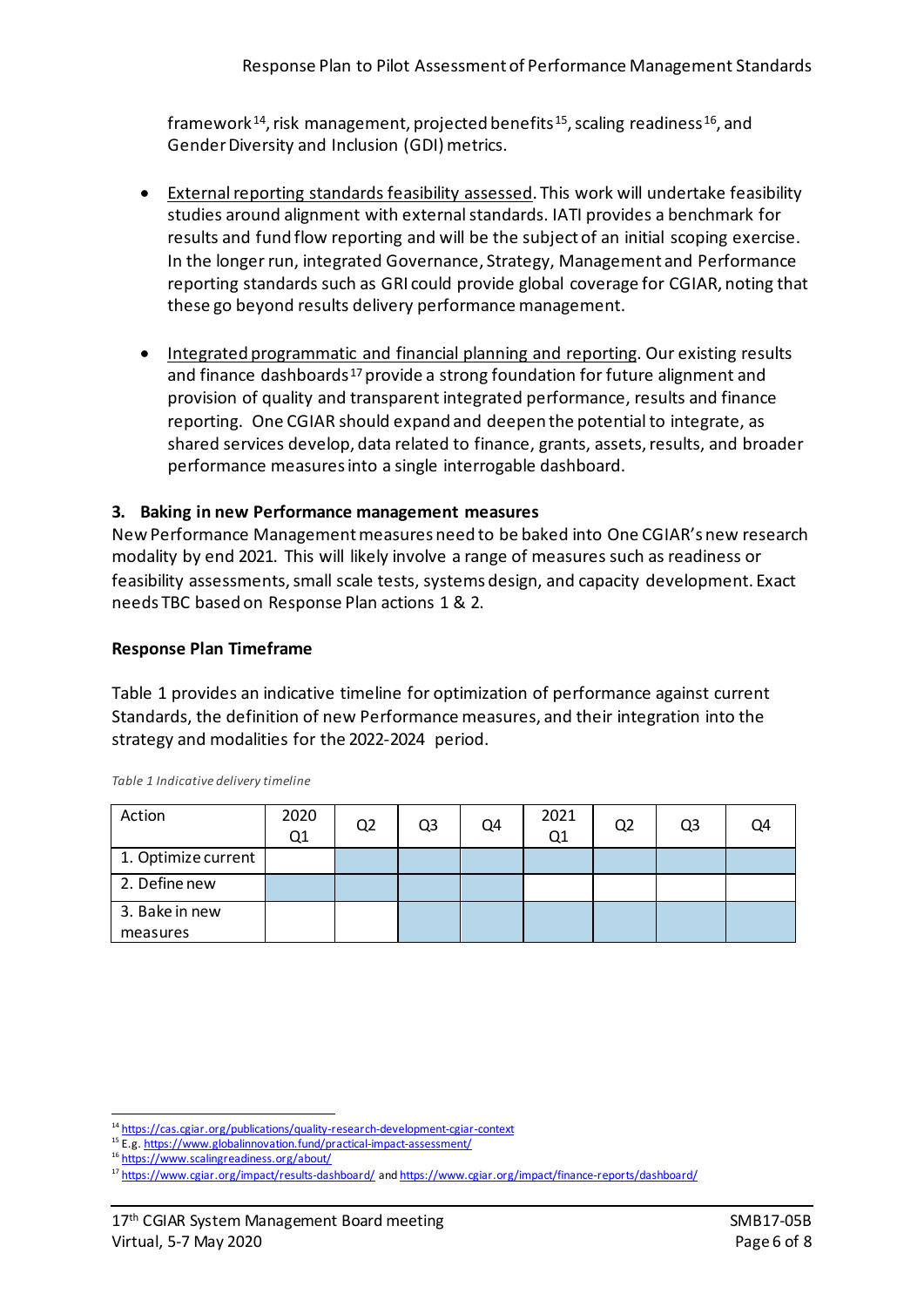Action 1: Optimize performance against current Standards

- Q2 2020:
	- o Learning and Looking forward virtual workshop. Objective: Build on identified good practice and increase adoption by CRPs and Platforms.
- Q2 2021:
	- o Light-touch check in (TBC).

Action 2: Define new Performance Management measures

- Q1-Q2 2020:
	- o Engage and consult key stakeholders on initial direction for proposed new measures.
	- o Develop building blocks of proposed new measures (e.g. stage-gates components, gap assessment for global standards such as IATI, GRI)
- Q2 2020:
	- o Seek SC endorsement of proposed new Performance Management measures.

Action 3: Bake in new measures

- Q3 2020-Q4 2021
	- o Complete the design of new Performance Management measures
	- o Integrate into Management Information Systems, build capacity, test, learn, refine.

#### **Response Plan support and TAG2 alignment**

The Monitoring, Evaluation and Learning Community of Practice (MELCOP) subgroup on Performance Management comprises members from all CGIAR Centers, CRPs and Platforms and will provide support to the delivery of the Response Plan. Two-way communication with TAG2 Research will ensure coordination and alignment.